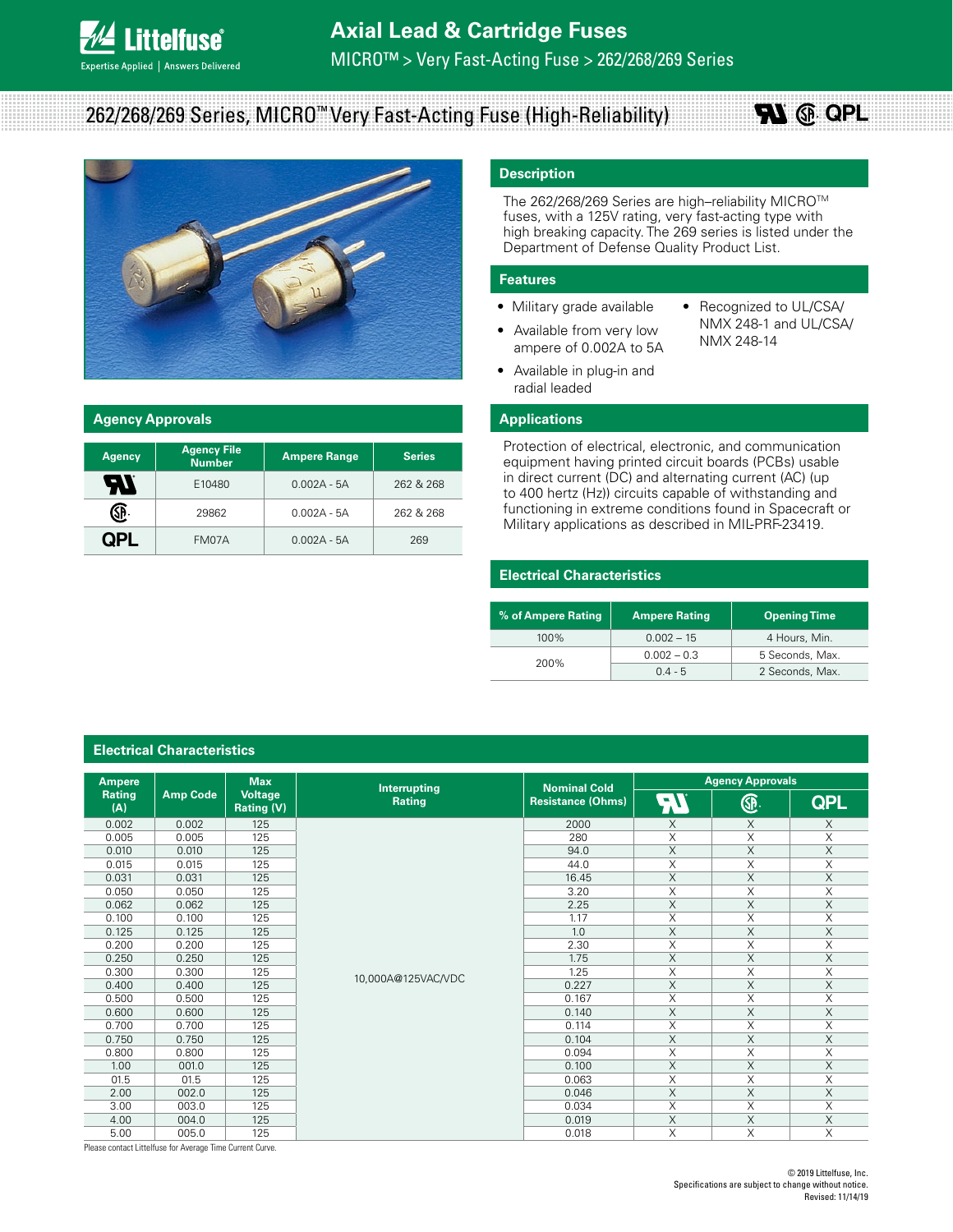

# **Axial Lead & Cartridge Fuses**

MICRO™ > Very Fast-Acting Fuse > 262/268/269 Series

### **Soldering Parameters - Wave Soldering**



#### **Recommended Process Parameters:**

| <b>Wave Parameter</b>                                | <b>Lead-Free Recommendation</b>   |  |  |
|------------------------------------------------------|-----------------------------------|--|--|
| Preheat:<br>(Depends on Flux Activation Temperature) | (Typical Industry Recommendation) |  |  |
| Temperature Minimum:                                 | $100^\circ$ C                     |  |  |
| Temperature Maximum:                                 | $150^\circ$ C                     |  |  |
| Preheat Time:                                        | 60-180 seconds                    |  |  |
| Solder Pot Temperature:                              | 260° C Maximum                    |  |  |
| Solder Dwell Time:                                   | 2-5 seconds                       |  |  |

#### **Recommended Hand-Solder Parameters:**

Solder Iron Temperature: 350° C +/- 5°C Heating Time: 5 seconds max.

**Note: These devices are not recommended for IR or Convection Reflow process.**

### **Temperature Re-rating Curve**



**Notes: 1.** Rerating depicted in this curve is in addition to the standard derating of 25% for

continuous operation.

**2.** Please contact Littelfuse for average time current curve.